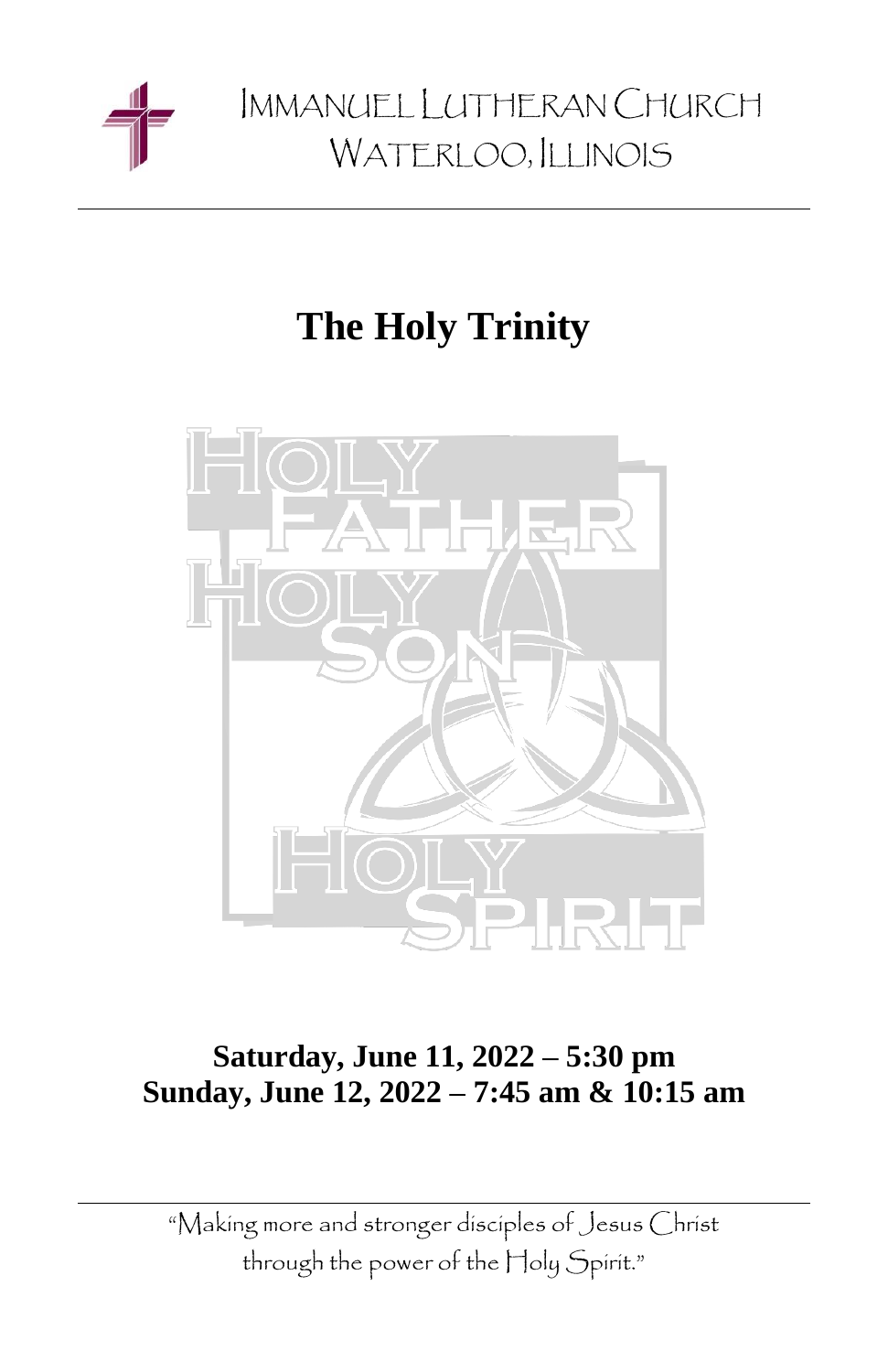# **Welcome to Worship!**

**We celebrate Holy Communion today!** In this Supper of our Lord we receive the true body and blood of our Lord Jesus Christ under the earthly forms of bread and wine for the forgiveness of our sins and the strengthening of our faith. This Holy Communion is also a sign of our shared confession of the Christian faith. If you have not communed with us before, please speak with one of our pastors before doing so.

**During the communion service:** If you're not able to drink wine, the lighter colored glasses in the center of the tray of individual cups contain water with a drop of wine. These special glasses allow communicants to celebrate the Lord's Supper according to Christ's institution, but have a very small amount of alcohol.

### **Worship at lmmanuel is...**

**Christ Centered.** We believe that at the heart of worship is the Good News that God has rescued us from our sins through Jesus' death on the cross and rising to life again.

**Trinitarian.** We believe that the object of worship is the only true God— The Trinity: Father, Son, and Holy Spirit.

**Multigenerational.** We believe that it is a great blessing for family members to worship together. Taking seriously Jesus' words, "Let the little children come to me and so not forbid them" (Mark 10:14), we encourage children to worship with their parents and grandparents and provide resources such as children's bulletins and children's sermons.

**Eclectic.** Eclectic means, "selecting what seems best of various sources." We believe that we should strive to use the best hymns and practices that the church has to offer. Our worship may include hymns written 500 years ago as well as pieces written 5 months ago.

*In preparation for worship we ask that you silence your cell phones and/or paging devices. Thank you. The time before service begins can be a good time to pray and prepare your heart and mind for worship. You will find helpful prayers on the inside cover of the hymnal located in the pew in front of you.*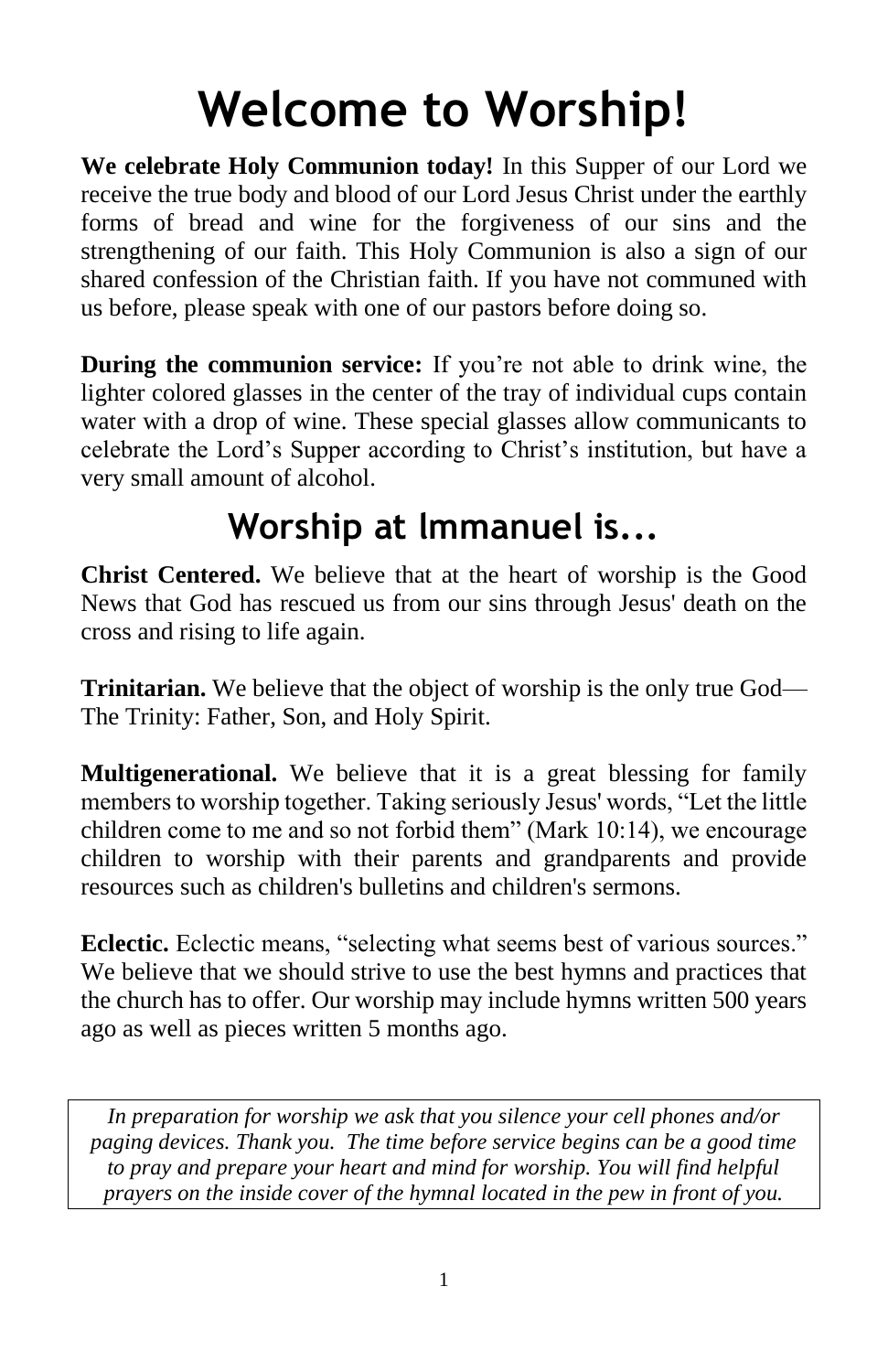#### **Preservice Music / Bells / Welcome**

**Opening Hymn, LSB 596, "All Christians Who Have Been Baptized"** 

#### **Invocation**

 $\boxed{\mathbf{P}}$  In the name of the Father and of the + Son and of the Holy Spirit. **C Amen.** (Matthew 28:19b; [18:20])

#### **Confession and Absolution**

- $\mathbf{P}$  As we approach our triune God and gather in His majestic name, we draw near with a true heart and confess our sins.
- C **Almighty God, Father of our Lord Jesus Christ, maker of all things, judge of all people, we admit and confess our sinfulness.**
- $\mathbf{P}$  We have turned away from one another in our thinking, speaking, and doing.
- C **We have done the evil You forbid and have not done the good You demand. We do repent and are truly sorry for these our sins.**
- **P** Have mercy on us, heavenly Father, because of the obedience of our Lord Jesus Christ, Your Son.
- C **Forgive us all that is past, and with the power of the Holy Spirit, move us to serve You faithfully. Set our feet upon the new path of life, that we may delight in Your will and walk in Your ways to the glory of Your holy name.**
- P Jesus says, "Truly, truly, I say to you, before Abraham was, I am" (John 8:58). He alone, with the Father and the Spirit, is the one who has promised forgiveness to those who repent of their sins and turn to Him. Therefore, as a called and ordained servant of the Word, I forgive you all your sins in the name of the Father and of the  $\pm$  Son and of the Holy Spirit. God keep you in His grace by the Holy Spirit, lead you to greater faith and obedience, and bring you to live with Him forever, through Jesus Christ, our Lord.
- C **Amen.**

**Introit of the Day** (Psalm 16:8-11; antiphon: Liturgical Text)  $\mathbf{P}$  Blesséd be the Holy Trinity and the undivided Unity. Let us give glory to Him, because He has shown His mercy to us.

 $\boxed{\mathbf{P}}$  I have set the LORD always before me; because He is at my right hand, I shall not be shaken.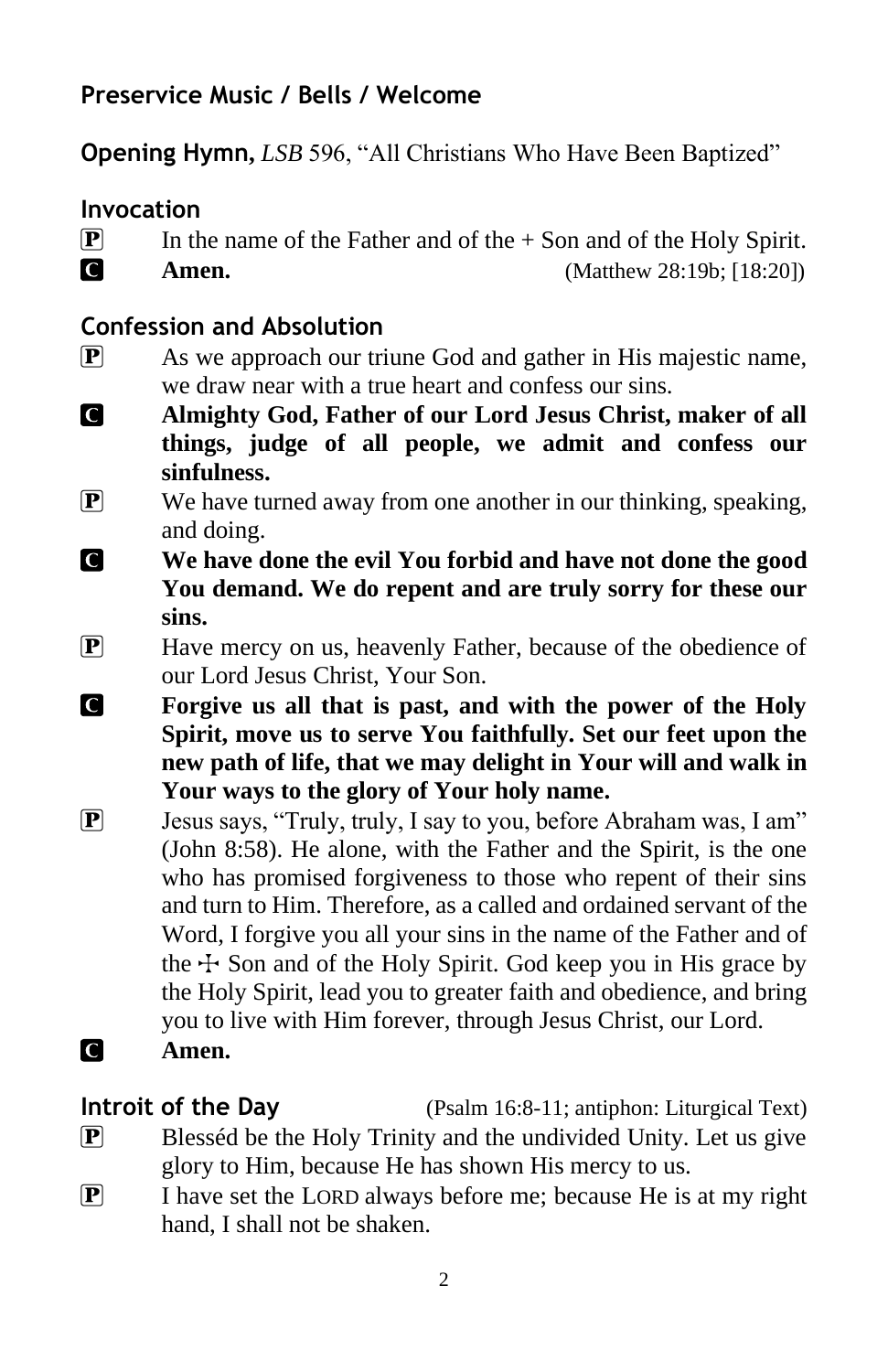- C **Therefore my heart is glad, and my whole being rejoices; my flesh also dwells secure.**
- P For You will not abandon my soul to Sheol, or let Your Holy One see corruption.
- C **You make known to me the path of life; in Your presence there is fullness of joy; at Your right hand are pleasures forevermore.**
- **All: Glory be to the Father and to the Son and to the Holy Spirit; as it was in the beginning, is now, and will be forever. Amen. Blesséd be the Holy Trinity and the undivided Unity. Let us give glory to Him, because He has shown His mercy to us.**

**Hymn of Praise,** *LSB* 794 v. 1 & 4, "The Lord, My God, Be Praised" Text: Johann Olearius, 1611–84; tr. August Crull, 1845–1923, alt. Text: Public domain

- **1 The Lord, my God, be praised, My light, my life from heaven; My maker, who to me Has soul and body given; My Father, who will shield And keep me day by day And make each moment yield New blessings on my way.**
- $\triangle$  4 The Lord, my God, be praised,  **My God, the ever-living, To whom the heav'nly host Their laud and praise are giving. The Lord, my God, be praised, In whose great name I boast, God Father, God the Son, And God the Holy Ghost.**

#### **Salutation and Collect of the Day**

- $\boxed{\mathbf{P}}$  The Lord be with you. (2 Timothy 4:22)
- C **And also with you!**
- $[\mathbf{P}]$  Let us pray...
- C **Almighty and everlasting God, You have given us grace to acknowledge the glory of the eternal Trinity by the confession of a true faith and to worship the Unity in the power of the Divine Majesty. Keep us steadfast in this faith and defend us**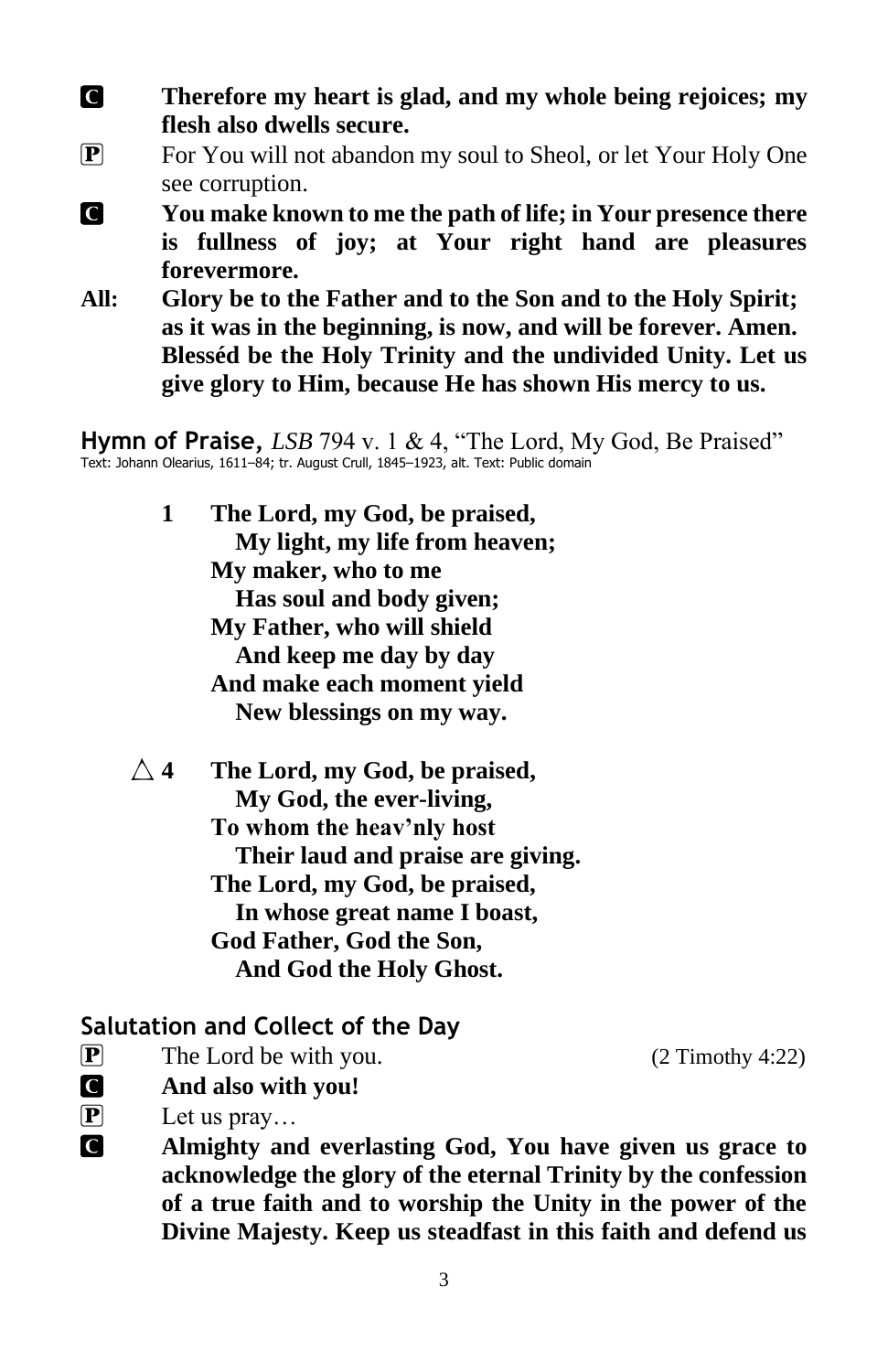**from all adversities; for You, O Father, Son, and Holy Spirit, live and reign, one God, now and forever. Amen.**

#### *Please be seated (10:15 am)* **Commissioning of New Church Officers**

#### **Old Testament Reading,** Proverbs 8:1-4, 22-31

<sup>1</sup>Does not wisdom call? Does not understanding raise her voice? <sup>2</sup>On the heights beside the way, at the crossroads she takes her stand;  $3$  beside the gates in front of the town, at the entrance of the portals she cries aloud: <sup>4"</sup>To you, O men, I call, and my cry is to the children of man.... <sup>22</sup>"The LORD possessed me at the beginning of his work, the first of his acts of old. <sup>23</sup>Ages ago I was set up, at the first, before the beginning of the earth. <sup>24</sup>When there were no depths I was brought forth, when there were no springs abounding with water. <sup>25</sup>Before the mountains had been shaped, before the hills, I was brought forth, <sup>26</sup>before he had made the earth with its fields, or the first of the dust of the world. <sup>27</sup>When he established the heavens, I was there; when he drew a circle on the face of the deep,  $^{28}$  when he made firm the skies above, when he established the fountains of the deep, <sup>29</sup>when he assigned to the sea its limit, so that the waters might not transgress his command, when he marked out the foundations of the earth,  $30$ <sup>then</sup> I was beside him, like a master workman, and I was daily his delight, rejoicing before him always, <sup>31</sup> rejoicing in his inhabited world and delighting in the children of man."

*After the reading:*

- $\Box$  This is the Word of the Lord.
- **C** Thanks be to God.

#### **Second Reading,** Acts 2:14a, 22-36

<sup>14</sup>Peter, standing with the eleven, lifted up his voice and addressed them, ... <sup>22"</sup>Men of Israel, hear these words: Jesus of Nazareth, a man attested to you by God with mighty works and wonders and signs that God did through him in your midst, as you yourselves know— $^{23}$ this Jesus, delivered up according to the definite plan and foreknowledge of God, you crucified and killed by the hands of lawless men.  $24$ God raised him up, loosing the pangs of death, because it was not possible for him to be held by it. <sup>25</sup>For David says concerning him, "'I saw the Lord always before me, for he is at my right hand that I may not be shaken; <sup>26</sup>therefore my heart was glad, and my tongue rejoiced; my flesh also will dwell in hope. <sup>27</sup>For you will not abandon my soul to Hades, or let your Holy One see corruption.  $28$ You have made known to me the paths of life; you will make me full of gladness with your presence.' <sup>29"</sup>Brothers, I may say to you with confidence about the patriarch David that he both died and was buried, and his tomb is with us to this day. <sup>30</sup>Being therefore a prophet, and knowing that God had sworn with an oath to him that he would set one of his descendants on his throne, <sup>31</sup>he foresaw and spoke about the resurrection of the Christ, that he was not abandoned to Hades, nor did his flesh see corruption.  $32$ This Jesus God raised up, and of that we all are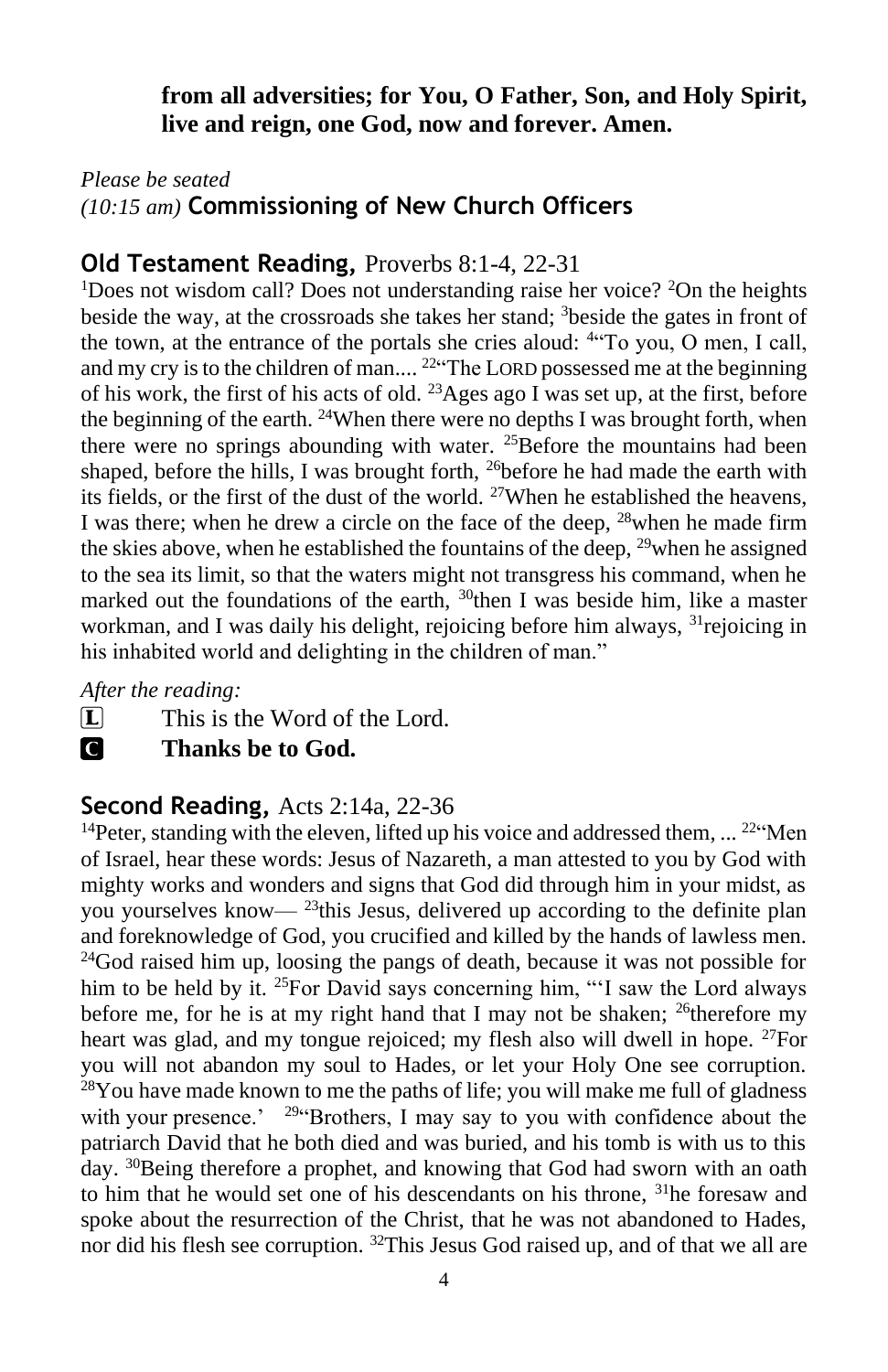witnesses. <sup>33</sup>Being therefore exalted at the right hand of God, and having received from the Father the promise of the Holy Spirit, he has poured out this that you yourselves are seeing and hearing. <sup>34</sup>For David did not ascend into the heavens, but he himself says, "'The Lord said to my Lord, Sit at my right hand, <sup>35</sup>until I make your enemies your footstool.' <sup>36</sup>Let all the house of Israel therefore know for certain that God has made him both Lord and Christ, this Jesus whom you crucified."

*After the reading:*

- L This is the Word of the Lord.
- 

C **Thanks be to God.**

*Please stand*

**Holy Gospel,** John 8:48-59

**P** The Holy Gospel according to St. John, the  $8<sup>th</sup>$  chapter.

#### **G** Glory to You, O Lord.

<sup>48</sup>The Jews answered [Jesus], "Are we not right in saying that you are a Samaritan and have a demon?" <sup>49</sup>Jesus answered, "I do not have a demon, but I honor my Father, and you dishonor me.  ${}^{50}$ Yet I do not seek my own glory; there is One who seeks it, and he is the judge. <sup>51</sup>Truly, truly, I say to you, if anyone keeps my word, he will never see death." <sup>52</sup>The Jews said to him, "Now we know that you have a demon! Abraham died, as did the prophets, yet you say, 'If anyone keeps my word, he will never taste death.' <sup>53</sup>Are you greater than our father Abraham, who died? And the prophets died! Who do you make yourself out to be?" <sup>54</sup>Jesus answered, "If I glorify myself, my glory is nothing. It is my Father who glorifies me, of whom you say, 'He is our God.' <sup>55</sup>But you have not known him. I know him. If I were to say that I do not know him, I would be a liar like you, but I do know him and I keep his word. <sup>56</sup>Your father Abraham rejoiced that he would see my day. He saw it and was glad." <sup>57</sup>So the Jews said to him, "You are not yet fifty years old, and have you seen Abraham?" <sup>58</sup>Jesus said to them, "Truly, truly, I say to you, before Abraham was, I am." <sup>59</sup>So they picked up stones to throw at him, but Jesus hid himself and went out of the temple.

*After the reading:*

- **P** This is the Gospel of the Lord.
- C **Praise to you, O Christ.**

#### **Nicene Creed**

C **I believe in one God, the Father Almighty, maker of heaven and earth and of all things visible and invisible.** 

 **And in one Lord Jesus Christ, the only-begotten Son of God, begotten of His Father before all worlds, God of God, Light of Light, very God of very God, begotten, not made, being of one substance with the Father, by whom all things were made;**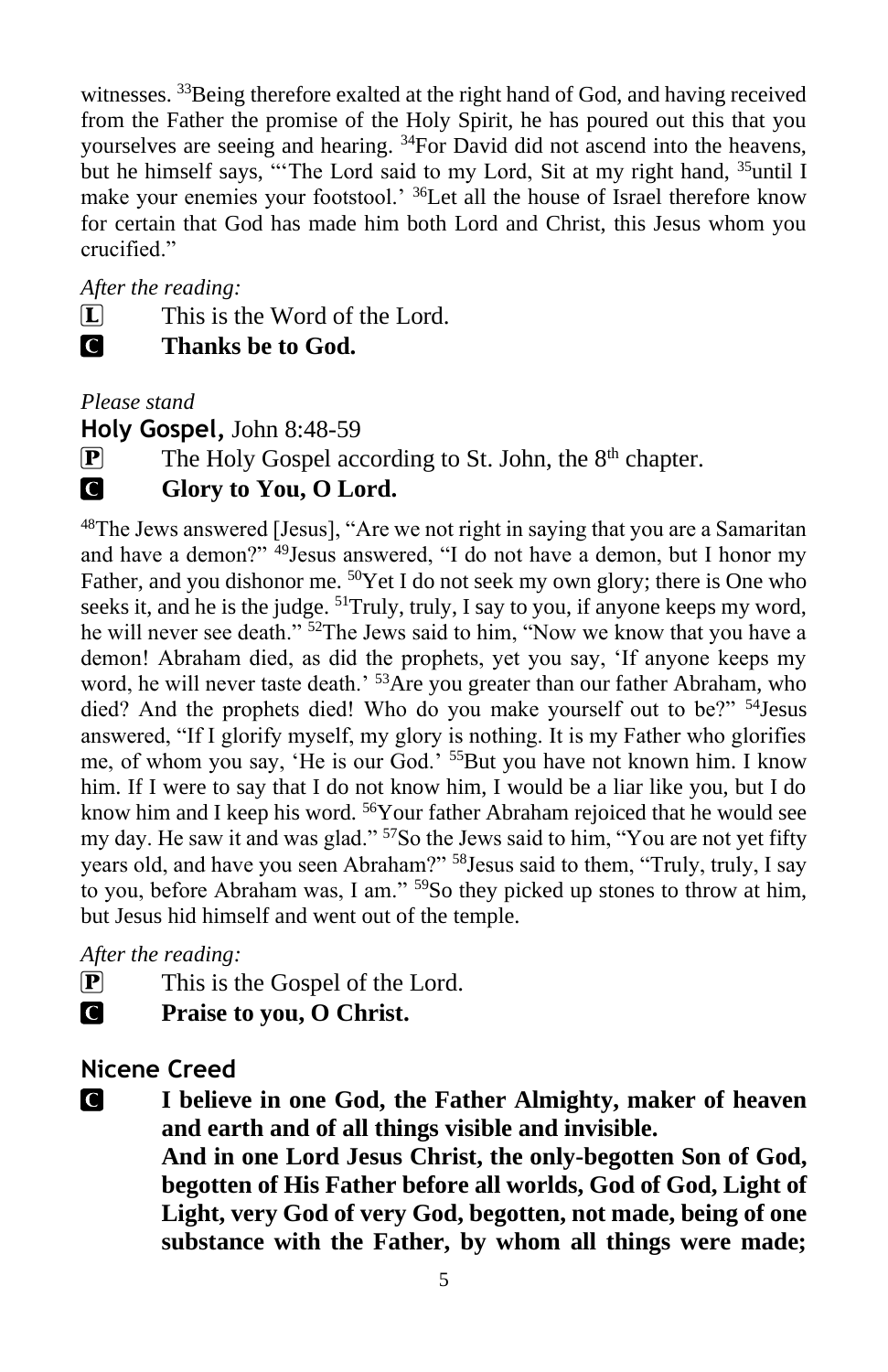**who for us men and for our salvation came down from heaven and was incarnate by the Holy Spirit of the virgin Mary and was made man; and was crucified also for us under Pontius Pilate. He suffered and was buried. And the third day He rose again according to the Scriptures and ascended into heaven and sits at the right hand of the Father. And He will come again with glory to judge both the living and the dead, whose kingdom will have no end.**

**And I believe in the Holy Spirit, the Lord and giver of life, who proceeds from the Father and the Son, who with the Father and the Son together is worshiped and glorified, who spoke by the prophets.**

**And I believe in one holy Christian and apostolic Church, I acknowledge one Baptism for the remission of sins, and I look**  for the resurrection of the dead and the life  $\pm$  of the world to **come. Amen.**

#### *Please be seated*

**Children's Message** (Parents of young children are welcome to come up with their children.)

**Hymn of the Day,** *LSB* 602, "The Gifts Christ Freely Gives"

**Sermon,** Gal. 4:4-7, "Finding Rest in Restless Times: Who Am I?" [Summer Sermon Series Week #1]

#### *(10:15 am)* **Commissioning of VBS Volunteers**

#### *Please stand*

#### **Prayer of the Church**

 $\boxed{\mathbf{P}}$  Let us pray for the whole people of God in Christ Jesus and for all people according to their needs.

Before Abraham was, You were and are and ever will be—Father, Son, and Holy Spirit. From You comes all that is from creation to redemption in Jesus Christ. Your grace preserves all things. Grant us continued faith and trust in who You have revealed Yourself to be that we trust in Your mercy and rejoice in the forgiveness accomplished for us through all our days. Lord, in Your mercy,

C **hear our prayer.**

P Ever-uniting Lord—Father, Son, and Holy Spirit—join us together in fellowship with one another and with You. Give us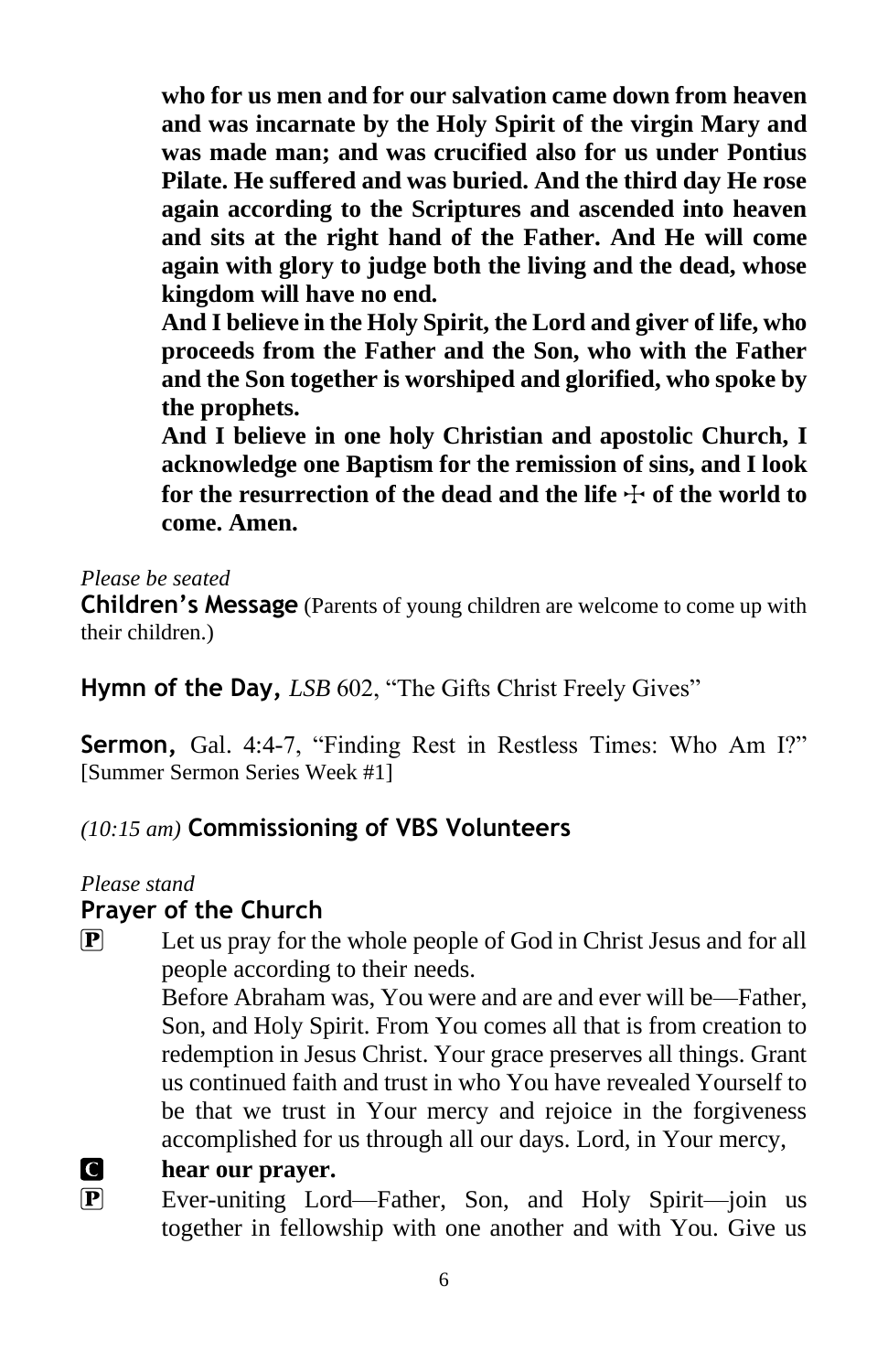Your Spirit, that all may confess truly and faithfully Your Word and live in harmony of doctrine and life. As we prepare to receive the gifts You have prepared—Christ's body and blood for the forgiveness of sins—in, with, and under the bread and the wine, nourish the faith You give as we gather together in Your presence. Lord, in Your mercy,

#### C **hear our prayer.**

P Ever-sustaining Lord—Father, Son, and Holy Spirit—we worship You not as we ought but as we are able, within the frailty of our minds that struggle to understand and hearts that struggle against sin and unbelief. Guard us by Your Spirit, that we not grow weary nor lose sight of the goal before us. Work in us to display the good works of Him who has called us from darkness into His marvelous light. Lord, in Your mercy,

#### C **hear our prayer.**

P Ever-providing Lord—Father, Son, and Holy Spirit—You have suffered fully the cost of love through the only-begotten Son, Jesus Christ. Give healing and peace to all who are afflicted, and give Your comfort to the grieving and dying. We lift up to You those who have requested our prayer, *[*especially . . .*]*, those whose needs are known only to You, and those in our hearts. Give them all that is needful so they may endure trials confident of Your presence and grace sufficient for every need. Lord, in Your mercy,

#### C **hear our prayer.**

P Ever-present Lord—Father, Son, and Holy Spirit—renew us by Your Word and Spirit. Where we lack love and compassion, build us up in Christ. When distracted by the temporal things of this world, draw our eyes upon our Savior You have given. Grant Your presence and strengthen our trust in Your promises made, fulfilled, and yet to come, that we be found faithful at Your time, and be forever together with those who have gone before us to Your kingdom without end. Lord, in Your mercy,

C **hear our prayer.**

P *(Special petitions…)* Lord, in Your mercy,

#### C **hear our prayer.**

P All these things we pray to You, through Christ Jesus, for You live and reign as the triune and eternal God, Father, Son, and Holy Spirit, who always has been and always will be.

C **Amen.**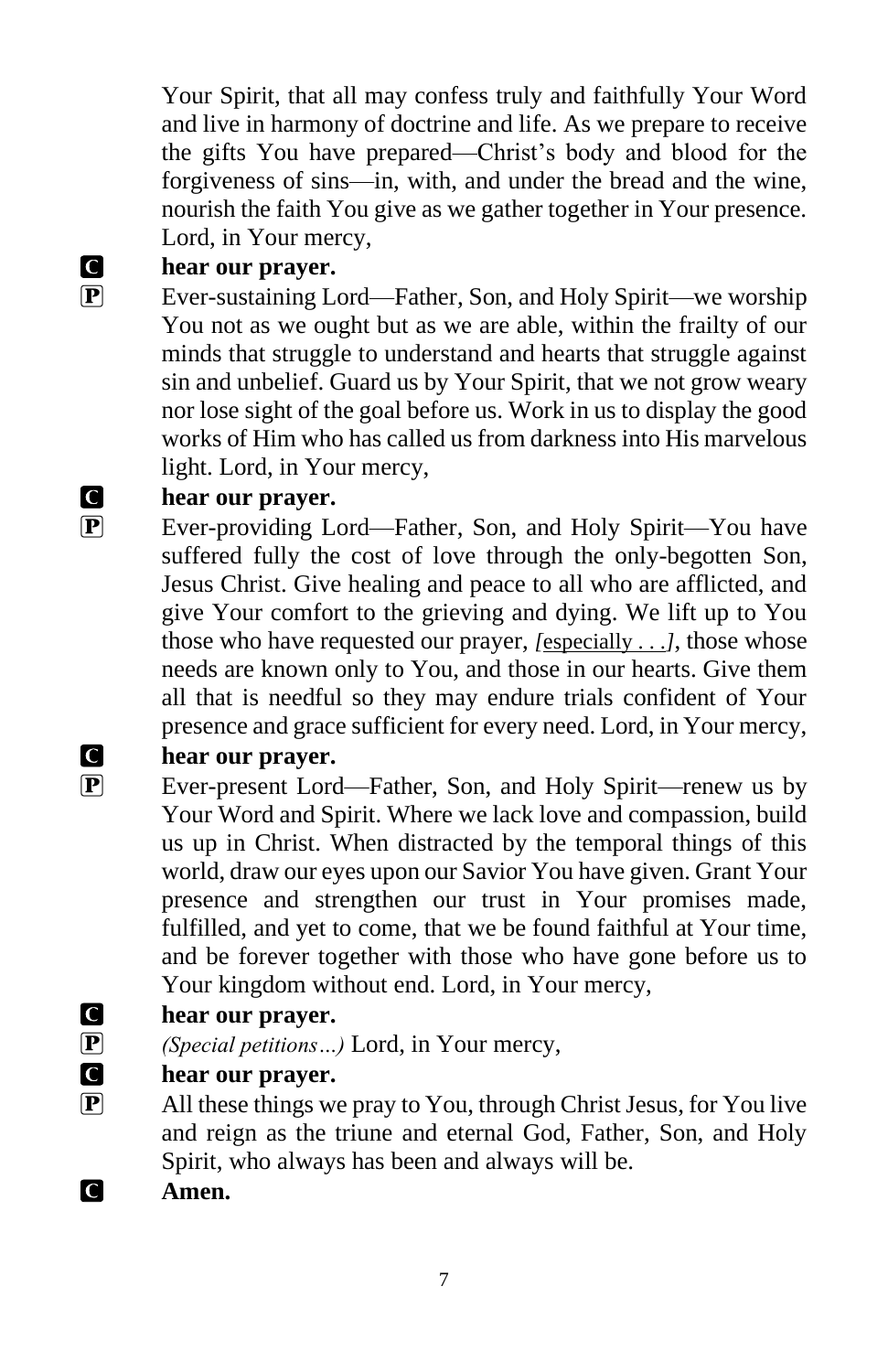*Please be seated*

**Offering** *(During our Saturday evening service, please feel free to place your offerings and attendance cards in the plate in the narthex.)* [10:15 am – Flute Selection, "When Peace like a River," arr. T. Stults]

*Please stand*

**Offertory,** *LSB* 806, "Give Thanks with a Grateful Heart" Text: Henry Smith, 1952. Text: © 1978 Integrity's Hosanna! Music. Used by permission: LSB Hymn License no. 110001526

> **Give thanks with a grateful heart, Give thanks to the Holy One, Give thanks because He's given Jesus Christ His Son.** *(Repeat)*

**And now let the weak say "I am strong," Let the poor say "I am rich," Because of what the Lord has done for us.** *(Repeat)*

**Give thanks, give thanks.**

#### **+ Service of the Sacrament +**

*In this Supper of our Lord we receive the true body and blood of Jesus Christ under the earthly forms of bread and wine for the forgiveness of our sins and the strengthening of our faith. Since this Holy Communion is also a sign of how we commonly confess the Christian faith, we welcome to the Lord's Table those who are confirmed members of congregations of The Lutheran Church-Missouri Synod.*

*Please stand*

#### **Preface**

| $\bf \bf P$                 | The Lord be with you.                   | $(2$ Timothy 4:22) |
|-----------------------------|-----------------------------------------|--------------------|
| C                           | And also with you.                      |                    |
| $\left  \mathbf{P} \right $ | Lift up your hearts.                    | (Colossians 3:1)   |
| O                           | We lift them to the Lord.               |                    |
| $\left[\mathbf{P}\right]$   | Let us give thanks to the Lord our God. | (Psalm 136)        |
| œ                           |                                         |                    |

C **It is right to give Him thanks and praise.**

#### **Proper Preface**

**P** It is truly good, right, and salutary that we should at all times and in all places give thanks to You, holy Lord, almighty Father, everlasting God, who with Your only-begotten Son and the Holy Spirit are one God, one Lord. In the confession of the only true God, we worship the Trinity in person and the Unity in substance,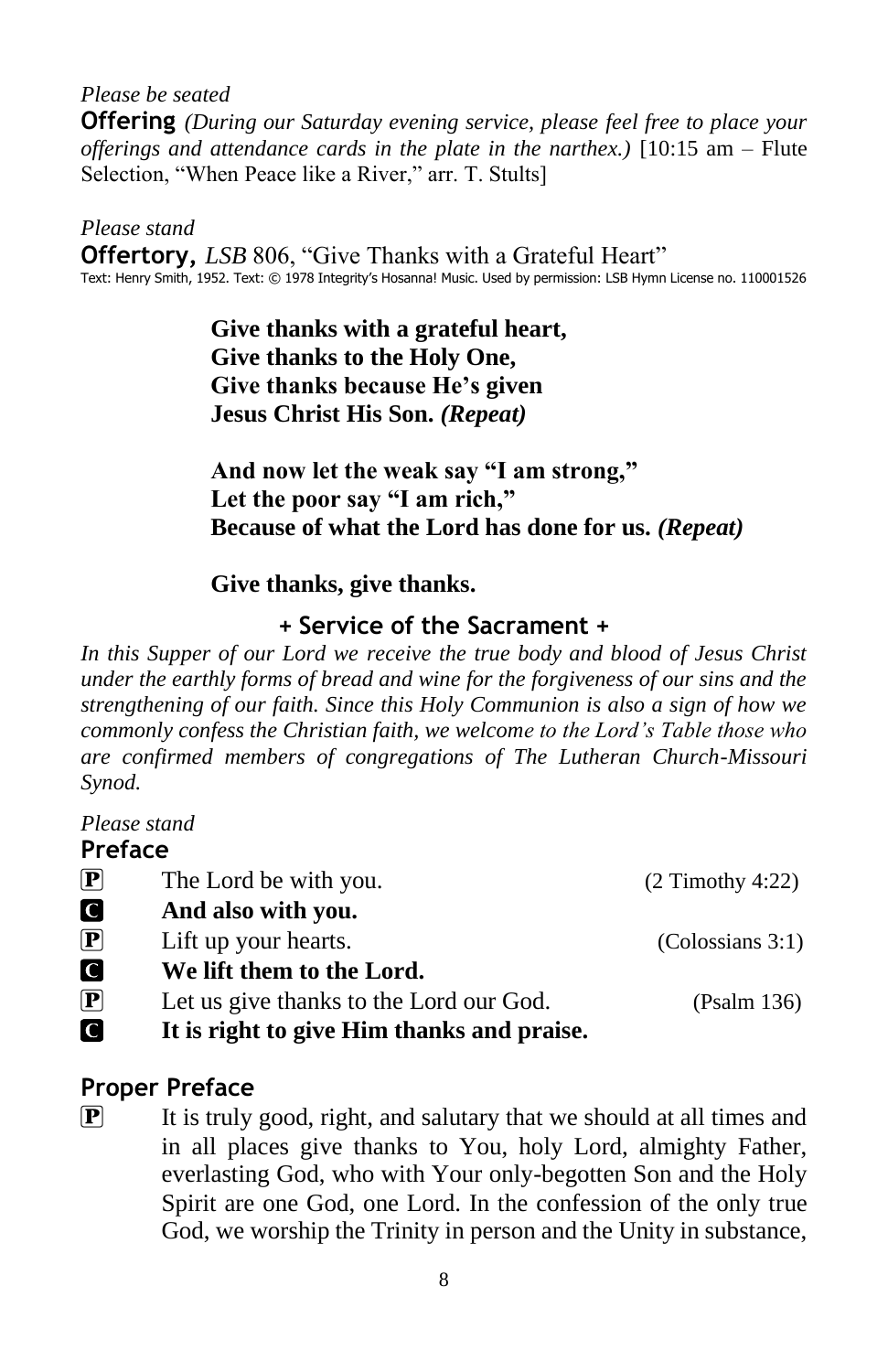of majesty coequal. Therefore with angels and archangels and with all the company of heaven we laud and magnify Your glorious name, evermore praising You and saying:

#### **Sanctus**

C **Holy, Holy, Holy Lord, God of power and might: heaven and earth are full of Your glory. Hosanna, hosanna, hosanna in the Highest. Blessed is He who comes in the name of the Lord. Hosanna in the Highest.** (Isaiah 6:3; Matthew 21:9)

#### **The Lord's Prayer** (Matthew 6:9-13)

**All: Our Father who art in heaven, hallowed be Thy name, Thy kingdom come, Thy will be done on earth as it is in heaven; give us this day our daily bread; and forgive us our trespasses as we forgive those who trespass against us; and lead us not into temptation, but deliver us from evil. For Thine is the kingdom and the power and the glory forever and ever. Amen.**

**Words of Our Lord** (Matt 26:26-28; Mk 14:22-24; Lk 22:19-20; 1 Cor 11:23- 25)

#### **The Peace of the Lord**

**P** The peace of the Lord be with you always. (John  $20:19$ )

C **Amen.**

*Please be seated*

#### **Distribution Hymns**

*LSB* 594, "God's Own Child, I Gladly Say It" *LSB* 623, "Lord Jesus Christ, We Humbly Pray"

*Please stand*

#### **Dismissal**

- **P** Now...Go in peace.
- C **Amen.**

#### **Post-Communion Collect**

 $\boxed{\mathbf{P}}$  Let us pray. We give thanks to You, almighty God, that You have refreshed us through this salutary gift, and we implore You that of Your mercy You would strengthen us through the same in faith toward You and in fervent love toward one another; through Jesus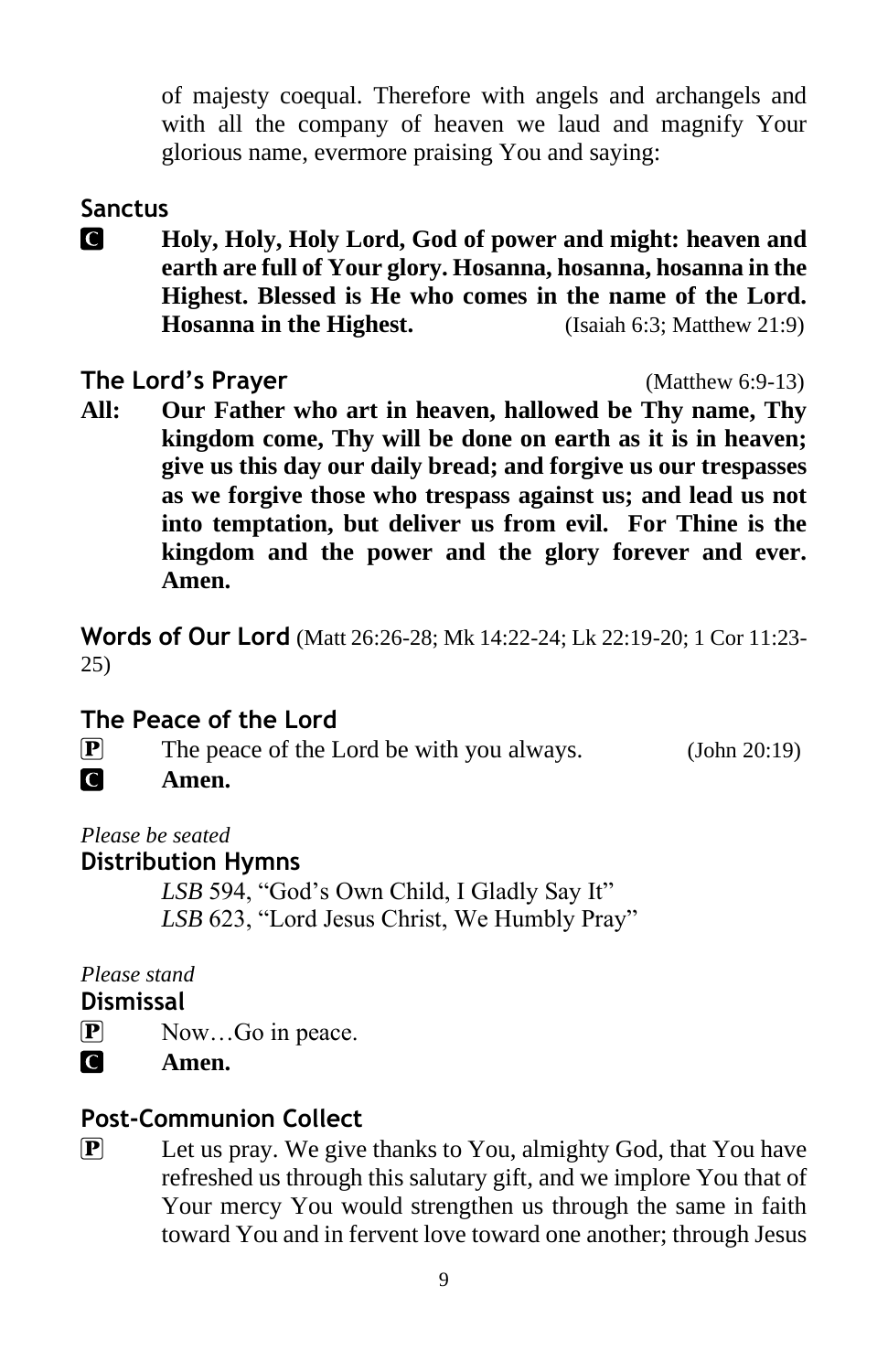Christ, Your Son, our Lord, who lives and reigns with You and the Holy Spirit, one God, now and forever.

C **Amen.**

#### **Benediction**

P The LORD bless you and keep you. (Numbers 6:24-26) The Lord make his face shine upon thee and be gracious unto thee. The Lord lift up His countenance upon thee and give thee peace.

C **Amen.**

**Closing Hymn,** *LSB* 507, "Holy, Holy, Holy"

#### **Bells / Postlude**

*We invite you to take the service folder and announcements home with you as you*  leave today so you can see what's happening this week as well as meditate on the *Scriptures, prayers, and hymns from today's service as you go through the week. You can also find helpful information on our church website: immanuelwaterloo.org.*

**Worship Helpers**

| worsnip Helpers                                                         |                                     |  |  |
|-------------------------------------------------------------------------|-------------------------------------|--|--|
| Saturday, June 11, 2022 - 5:30 pm                                       |                                     |  |  |
| Preacher - Rev. Merritt Demski                                          | Organist - Joan Ruwald              |  |  |
| Server - Bob Polansky                                                   | Media - Adrianna Whelan             |  |  |
| Sunday, June 12, 2022 - 7:45 am                                         |                                     |  |  |
| Preacher - Rev. Merritt Demski                                          | Celebrant - Rev. Dr. Tony Troup     |  |  |
| Server - Dean Harbison                                                  | Lector - Sean Arians                |  |  |
| Acolytes - Logan Kettler & Trinity Drewes                               | Music Director - Ann Frank          |  |  |
| Ushers - Roy Unterseh, Jim Stueve, Ed Arras, Lilly Prather              |                                     |  |  |
| Sunday, June 12, 2022 - 10:15 am                                        |                                     |  |  |
| Preacher - Rev. Merritt Demski                                          | Liturgist - Rev. Dr. Tony Troup     |  |  |
| Music Director - Ann Frank                                              | Lector - Jen Janssen                |  |  |
| Acolytes - Collin & Jacob Dethrow                                       | Flute - Karen Hodapp                |  |  |
| Ushers - Rodney Clamors, Jenna & Nicholas Hoeffken, Wyatt & Masson Fink |                                     |  |  |
| Media/Facebook Live - Lisa Clamors                                      |                                     |  |  |
| Ushers - Sunday, June 19, 2022                                          |                                     |  |  |
| 7:45 am - Chuck Keller, Craig Mehner, Larry Taake, Dawn Rubemeyer       |                                     |  |  |
| 10:15 am - Cal Neeman, Dean Harbison                                    |                                     |  |  |
| Acolytes - Sunday, June 19, 2022                                        | Lectors - Sunday, June 19, 2022     |  |  |
| Saturday 5:30 pm - Gwen Wiegand                                         | Saturday 5:30 pm - n/a              |  |  |
| Sunday 7:45 am - Clark Deptula & Nash Bradley                           | Sunday 7:45 am - Warren Frank       |  |  |
| Sunday 10:15 am - Jakson Gregory                                        | Sunday 10:15 am - Bob Polansky      |  |  |
| Servers - Sunday, June 19, 2022                                         | Altar Guild - Sunday, June 19, 2022 |  |  |
| Saturday 5:30 pm - Greg Wiegand                                         | Saturday 5:30 pm - Marilyn Collette |  |  |
| Sunday 7:45 am - Warren Frank                                           | Sunday 7:45 am - Sandy Thompson     |  |  |
| Sunday 10:15 am - Bob Polansky                                          | Sunday 10:15 am - Susan Hargrave    |  |  |
| Media - Sunday, June 19, 2022                                           |                                     |  |  |
| Saturday 5:30 pm - Melissa Wiegand                                      |                                     |  |  |
| Sunday 7:45 am - Kelley Keller                                          |                                     |  |  |
| Sunday 10:15 am - Adrianna Whelan                                       |                                     |  |  |